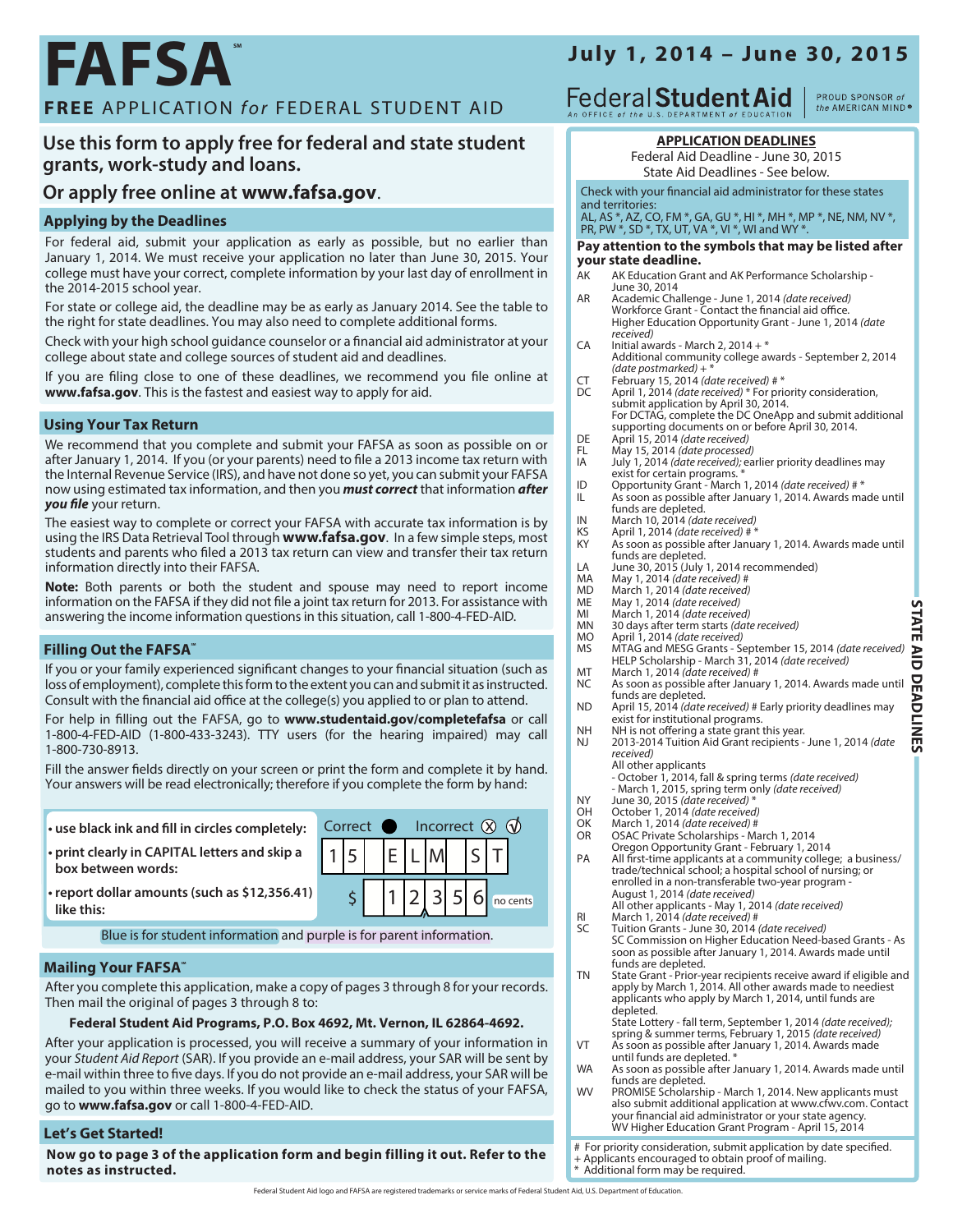#### <span id="page-1-1"></span>**Notes for question [8](#page-2-1) (page 3)**

Enter your Social Security Number (SSN). If you are a resident of the Freely Associated States (i.e., the Republic of Palau, the Republic of the Marshall Islands, or the Federated States of Micronesia) and were issued an identification number beginning with "666" when submitting a FAFSA previously, enter that number here. If you are a first-time applicant from the Freely Associated States, enter "666" in the first three boxes of the SSN field and leave the remaining six positions blank and we will create an identification number to be used for federal student aid purposes.

#### **Notes for questions [14](#page-2-2) and [15](#page-2-3) (page 3)**

If you are an eligible noncitizen, write in your eight- or nine-digit Alien Registration Number. Generally, you are an eligible noncitizen if you are (1) a permanent U.S. resident with a Permanent Resident Card (I-551); (2) a conditional permanent resident with a Conditional Green Card (I-551C); (3) the holder of an Arrival-Departure Record (I-94) from the Department of Homeland Security showing any one of the following designations: "Refugee," "Asylum Granted," "Parolee" (I-94 confirms that you were paroled for a minimum of one year and status has not expired), T-Visa holder (T-1, T-2, T-3, etc.) or "Cuban-Haitian Entrant;" or (4) the holder of a valid certification or eligibility letter from the Department of Health and Human Services showing a designation of "Victim of human trafficking."

If you are in the U.S. on an F1 or F2 student visa, a J1 or J2 exchange visitor visa, or a G series visa (pertaining to international organizations), select "No, I am not a citizen or eligible noncitizen." You will not be eligible for federal student aid. If you have a Social Security Number but are not a citizen or an eligible noncitizen, you should still complete the FAFSA because you may be eligible for state or college aid.

#### <span id="page-1-0"></span>**Notes for questions [16](#page-2-4) and [17](#page-2-5) (page 3)**

Report your marital status as of the date you sign your FAFSA. If your marital status changes after you sign your FAFSA, check with the **financial aid office at the college**. Consistent with the Supreme Court decision holding Section 3 of the Defense of Marriage Act (DOMA) unconstitutional, same-sex couples must report their marital status as married if they were legally married in a state or other jurisdiction (foreign country) that permits same-sex marriage, without regard to where the couple resides.

#### <span id="page-1-2"></span>**Notes for question [22](#page-2-6) (page 3)**

The Selective Service System, and the registration requirement for young men, preserves America's ability to provide manpower in an emergency to the U.S. Armed Forces (Army, Navy, Air Force, Marines or Coast Guard). Almost all men—ages 18 through 25—must register. For more information about Selective Service, visit **[www.sss.gov](http://www.sss.gov)**.

#### <span id="page-1-9"></span><span id="page-1-3"></span>**Notes for questions [33](#page-3-0) (page 4)**

#### **and [81](#page-5-0) (page 6)**

If you filed or will file a foreign tax return, a tax return with Puerto Rico, another U.S. territory (e.g., Guam, American Samoa, the U.S. Virgin Islands, Swain's Island or the Northern Marianas Islands) or one of the Freely Associated States, use the information from that return to fill out this form. If you filed a foreign return, convert all monetary units to U.S. dollars, using the exchange rate that is in effect today. To view the daily exchange rate, go to **[www.federalreserve.gov/releases/h10/current](http://www.federalreserve.gov/releases/h10/current)**.

#### <span id="page-1-8"></span>**Notes for questions [35](#page-3-1) (page 4)**

#### **and [83](#page-5-1) (page 6)**

In general, a person is eligible to file a 1040A or 1040EZ if he or she makes less than \$100,000, does not itemize deductions, does not receive income from his or her own business or farm and does not receive alimony. A person is not eligible to file a 1040A or 1040EZ if he or she makes \$100,000 or more, itemizes deductions, receives income from his or her own business or farm, is self-employed, receives alimony or is required to file Schedule D for capital gains. If you filed a 1040 only to claim the American Opportunity Tax Credit or Lifetime Learning Tax Credit, and you would have otherwise been eligible to file a 1040A or 1040EZ, answer "**Yes**" to this question. If you filed a 1040 and were not required to file a tax return, answer "**Yes**"to this question.

#### <span id="page-1-11"></span><span id="page-1-5"></span>**Notes for questions [38 \(](#page-3-2)page 4)**

#### **and [87](#page-6-0) (page 7) — Notes for those who filed a 1040EZ**

On the 1040EZ, if a person didn't check either box on line 5, enter 01 if he or she is single or has never been married, or 02 if he or she is married. If a person checked either the "you" or "spouse" box on line 5, use 1040EZ worksheet line F to determine the number of exemptions (\$3,800 equals one exemption).

#### <span id="page-1-4"></span>**Notes for questions [42 a](#page-3-3)nd [43 \(](#page-3-4)page 4), [45j](#page-4-0) (page 5),**

#### <span id="page-1-10"></span>**and [91 a](#page-6-1)nd [92](#page-6-2) (page 7)**

Net worth means current value minus debt. If net worth is negative, enter 0.

**Investments include** real estate (do not include the home in which you live), rental property (includes a unit within a family home that has its own entrance, kitchen, and bath rented to someone other than a family member), trust funds, UGMA and UTMA accounts, money market funds, mutual funds, certificates of deposit, stocks, stock options, bonds, other securities, installment and land sale contracts (including mortgages held), commodities, etc.

**Investments also include** qualified educational benefits or education savings accounts (e.g., Coverdell savings accounts, 529 college savings plans and the refund value of 529 prepaid tuition plans). For a student who does not report parental information, the accounts owned by the student (and/or the student's spouse) are reported as student investments in question 42. For a student who must report parental information, the accounts are reported as parental investments in question 91, including all accounts owned by the student and all accounts owned by the parents for any member of the household.

**Money received, or paid on your behalf,** also includes distributions to you (the student beneficiary) from a 529 plan that is owned by someone other than you or your parents (such as your grandparents, aunts, and uncles). You must include these distribution amounts in question 45j.

**Investments do not include** the home you live in, the value of life insurance, retirement plans (401[k] plans, pension funds, annuities, noneducation IRAs, Keogh plans, etc.) or cash, savings and checking accounts already reported in questions 41 and 90.

**Investments also do not include** UGMA and UTMA accounts for which you are the custodian, but not the owner.

Investment value means the current balance or market value of these investments as of today. Investment debt means only those debts that are related to the investments.

**Business and/or investment farm value includes** the market value of land, buildings, machinery, equipment, inventory, etc. Business and/or investment farm debt means only those debts for which the business or investment farm was used as collateral.

**Business value does not include** the value of a small business if your family owns and controls more than 50 percent of the business and the business has 100 or fewer full-time or full-time equivalent employees. For small business value, your family includes (1) persons directly related to you, such as a parent, sister or cousin, or (2) persons who are or were related to you by marriage, such as a spouse, stepparent or sister-in-law.

**Investment farm value does not include** the value of a family farm that you (your spouse and/or your parents) live on and operate.

#### <span id="page-1-6"></span>**Notes for question [49](#page-4-1) (page 5)**

Answer "**Yes**" if you are currently serving in the U.S. Armed Forces or are a National Guard or Reserves enlistee who is on active duty for other than state or training purposes.

Answer "**No**" if you are a National Guard or Reserves enlistee who is on active duty for state or training purposes.

#### <span id="page-1-7"></span>**Notes for question [50](#page-4-2) (page 5)**

Answer "**Yes**" (you are a veteran) if you (1) have engaged in active duty (including basic training) in the U.S. Armed Forces, or are a National Guard or Reserves enlistee who was called to active duty for other than state or training purposes, or were a cadet or midshipman at one of the service academies, **and** (2) were released under a condition other than dishonorable. Also answer "**Yes**" if you are not a veteran now but will be one by June 30, 2015.

Answer "**No**" (you are not a veteran) if you (1) have never engaged in active duty (including basic training) in the U.S. Armed Forces, (2) are currently an ROTC student or a cadet or midshipman at a service academy, (3) are a National Guard or Reserves enlistee activated only for state or training purposes, or (4) were engaged in active duty in the U.S. Armed Forces but released under dishonorable conditions.

Also answer "**No**" if you are currently serving in the U.S. Armed Forces and will continue to serve through June 30, 2015.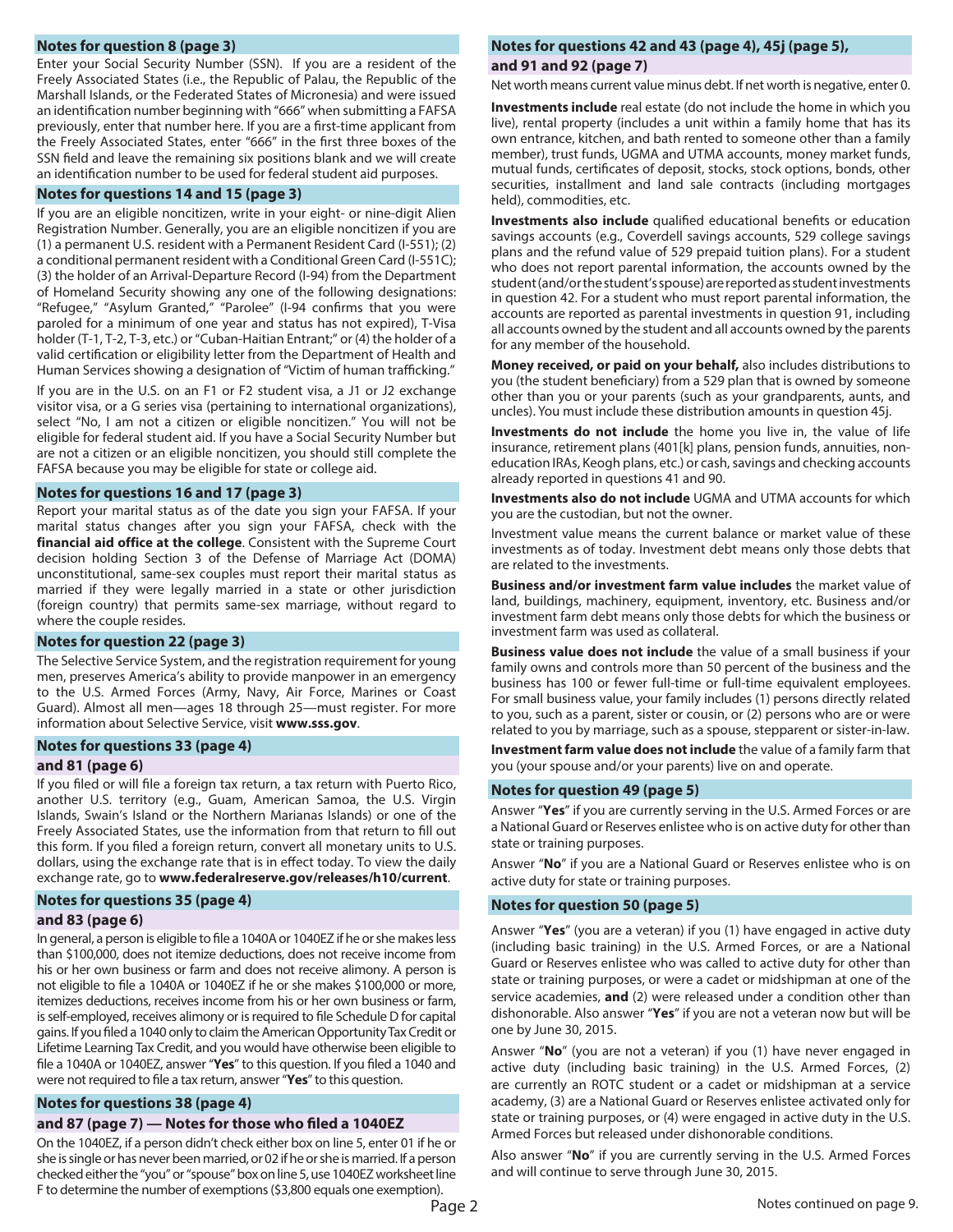# **FAFSA**

## **July 1, 2014 – June 30, 2015**

<span id="page-2-5"></span><span id="page-2-3"></span>Federal Student Aid

PROUD SPONSOR of<br>the AMERICAN MIND®

**FREE** APPLICATION *for* FEDERAL STUDENT AID

<span id="page-2-7"></span><span id="page-2-6"></span><span id="page-2-4"></span><span id="page-2-2"></span><span id="page-2-1"></span><span id="page-2-0"></span>

| Step One (Student): For questions 1-31, leave blank any questions that do not apply to you (the student).<br>OMB #1845-0001                                                                                                                                                                                                                                                                                                                                                                                                                                                                                                                                                                                                                                               |                                                                                                                                                                                                                                                                                                                                                                                                     |  |  |  |  |  |
|---------------------------------------------------------------------------------------------------------------------------------------------------------------------------------------------------------------------------------------------------------------------------------------------------------------------------------------------------------------------------------------------------------------------------------------------------------------------------------------------------------------------------------------------------------------------------------------------------------------------------------------------------------------------------------------------------------------------------------------------------------------------------|-----------------------------------------------------------------------------------------------------------------------------------------------------------------------------------------------------------------------------------------------------------------------------------------------------------------------------------------------------------------------------------------------------|--|--|--|--|--|
| Your full name (exactly as it appears on your Social Security card) If your name has a suffix, such as Jr. or III, include a space between your last name and suffix.                                                                                                                                                                                                                                                                                                                                                                                                                                                                                                                                                                                                     |                                                                                                                                                                                                                                                                                                                                                                                                     |  |  |  |  |  |
| 1. Last<br>name                                                                                                                                                                                                                                                                                                                                                                                                                                                                                                                                                                                                                                                                                                                                                           | 2. First<br>3. Middle<br>initial<br>name                                                                                                                                                                                                                                                                                                                                                            |  |  |  |  |  |
| Your mailing address                                                                                                                                                                                                                                                                                                                                                                                                                                                                                                                                                                                                                                                                                                                                                      |                                                                                                                                                                                                                                                                                                                                                                                                     |  |  |  |  |  |
| 4. Number and street<br>(include apt. number)                                                                                                                                                                                                                                                                                                                                                                                                                                                                                                                                                                                                                                                                                                                             |                                                                                                                                                                                                                                                                                                                                                                                                     |  |  |  |  |  |
| 5. City (and country if<br>not $U.S.$ )                                                                                                                                                                                                                                                                                                                                                                                                                                                                                                                                                                                                                                                                                                                                   | 7. ZIP code<br>6. State                                                                                                                                                                                                                                                                                                                                                                             |  |  |  |  |  |
|                                                                                                                                                                                                                                                                                                                                                                                                                                                                                                                                                                                                                                                                                                                                                                           | 8. Your Social Security Number See Notes page 2.<br>10. Your permanent telephone number<br>9. Your date<br><b>MONTH</b><br><b>DAY</b><br><b>YEAR</b>                                                                                                                                                                                                                                                |  |  |  |  |  |
|                                                                                                                                                                                                                                                                                                                                                                                                                                                                                                                                                                                                                                                                                                                                                                           | of birth                                                                                                                                                                                                                                                                                                                                                                                            |  |  |  |  |  |
|                                                                                                                                                                                                                                                                                                                                                                                                                                                                                                                                                                                                                                                                                                                                                                           | Your driver's license number and driver's license state (if you have one)                                                                                                                                                                                                                                                                                                                           |  |  |  |  |  |
| 11. Driver's license<br>number                                                                                                                                                                                                                                                                                                                                                                                                                                                                                                                                                                                                                                                                                                                                            | 12. Driver's license<br>state                                                                                                                                                                                                                                                                                                                                                                       |  |  |  |  |  |
|                                                                                                                                                                                                                                                                                                                                                                                                                                                                                                                                                                                                                                                                                                                                                                           | 13. Your e-mail address. If you provide your e-mail address, we will communicate with you electronically. For example, when your FAFSA has been processed, you will be<br>notified by e-mail. Your e-mail address will also be shared with your state and the colleges listed on your FAFSA to allow them to communicate with you. If you do not<br>have an e-mail address, leave this field blank. |  |  |  |  |  |
|                                                                                                                                                                                                                                                                                                                                                                                                                                                                                                                                                                                                                                                                                                                                                                           | @                                                                                                                                                                                                                                                                                                                                                                                                   |  |  |  |  |  |
| 14. Are you a U.S.                                                                                                                                                                                                                                                                                                                                                                                                                                                                                                                                                                                                                                                                                                                                                        | 15. Alien Registration Number<br>Yes, I am a U.S. citizen (U.S. national). Skip to question 16. $\ldots \ldots$ $\bigcirc$ 1                                                                                                                                                                                                                                                                        |  |  |  |  |  |
| citizen?<br>Mark only one.<br>See Notes page 2.                                                                                                                                                                                                                                                                                                                                                                                                                                                                                                                                                                                                                                                                                                                           | No, but I am an eligible noncitizen. Fill in question 15. $\bigcirc$ 2<br>Α<br>No, I am not a citizen or eligible noncitizen. Skip to question 16. $\bigcirc$ 3                                                                                                                                                                                                                                     |  |  |  |  |  |
| 16. What is your<br>marital status as<br>of today?<br>See Notes page 2.                                                                                                                                                                                                                                                                                                                                                                                                                                                                                                                                                                                                                                                                                                   | <b>YEAR</b><br><b>MONTH</b><br>17. Month and year you were<br>I am separated $\bigcirc$ <sup>3</sup><br>married, remarried, separated,<br>I am divorced or widowed $\bigcirc$ 4<br>I am married/remarried $\bigcirc$ 2<br>divorced or widowed.<br>See Notes page 2.                                                                                                                                 |  |  |  |  |  |
| 18. What is your<br>state of legal<br>residence?                                                                                                                                                                                                                                                                                                                                                                                                                                                                                                                                                                                                                                                                                                                          | 19. Did you become a legal<br>20. If the answer to question 19 is<br><b>STATE</b><br><b>MONTH</b><br>YEAR<br>Yes<br>resident of this state<br>"No," give month and year you<br>$\bigcirc$ 2<br>became a legal resident.<br>before January 1, 2009?<br>No                                                                                                                                            |  |  |  |  |  |
| 21. Are you male or<br>female?                                                                                                                                                                                                                                                                                                                                                                                                                                                                                                                                                                                                                                                                                                                                            | 22. If female, skip to question 23. Most male students must register with Selective<br>Male<br>Service to receive federal aid. If you are male, age 18-25 and not registered, fill in<br>Register me $\bigcap$ 1<br>the circle and we will register you. See Notes page 2.<br>Female<br>$\left( \begin{array}{c} 1 \end{array} \right)$ 2                                                           |  |  |  |  |  |
| 23. Have you been convicted for the possession or sale of illegal drugs for an offense that occurred while you were receiving<br>No $\bigcap$ 1<br>federal student aid (such as grants, loans or work-study)?<br>Answer "No" if you have never received federal student aid or if you have never had a drug conviction for an offense that occurred while<br>receiving federal student aid. If you have a drug conviction for an offense that occurred while you were receiving federal student aid, answer<br>Yes $()$ 3<br>"Yes," but complete and submit this application, and we will mail you a worksheet to help you determine if your conviction affects your<br>eligibility for aid. If you are unsure how to answer this question, call 1-800-433-3243 for help. |                                                                                                                                                                                                                                                                                                                                                                                                     |  |  |  |  |  |
| Some states and colleges offer aid based on the level of schooling your parents completed.                                                                                                                                                                                                                                                                                                                                                                                                                                                                                                                                                                                                                                                                                |                                                                                                                                                                                                                                                                                                                                                                                                     |  |  |  |  |  |
| 24. Highest school completed by Parent 1                                                                                                                                                                                                                                                                                                                                                                                                                                                                                                                                                                                                                                                                                                                                  | College or beyond $\bigcirc$ 3<br>Other/unknown $\bigcirc$ 4<br>Middle school/Jr. high $\bigcirc$ 1<br>High school<br>$\binom{2}{2}$                                                                                                                                                                                                                                                                |  |  |  |  |  |
| 25. Highest school completed by Parent 2                                                                                                                                                                                                                                                                                                                                                                                                                                                                                                                                                                                                                                                                                                                                  | College or beyond $\bigcap_3$<br>Other/unknown () 4<br>Middle school/Jr. high $\bigcap$ 1<br>High school<br>$\binom{2}{2}$                                                                                                                                                                                                                                                                          |  |  |  |  |  |
|                                                                                                                                                                                                                                                                                                                                                                                                                                                                                                                                                                                                                                                                                                                                                                           | 26. When you begin college in the 2014-2015 school year, what will be your high school completion status?                                                                                                                                                                                                                                                                                           |  |  |  |  |  |
|                                                                                                                                                                                                                                                                                                                                                                                                                                                                                                                                                                                                                                                                                                                                                                           | Homeschooled. Skip to question 28. 0 3                                                                                                                                                                                                                                                                                                                                                              |  |  |  |  |  |
|                                                                                                                                                                                                                                                                                                                                                                                                                                                                                                                                                                                                                                                                                                                                                                           | General Educational Development (GED) certificate or state equivalent test. Skip to question 28. $\bigcirc$ 2<br>None of the above. Skip to question 28. $\bigcirc$ 4                                                                                                                                                                                                                               |  |  |  |  |  |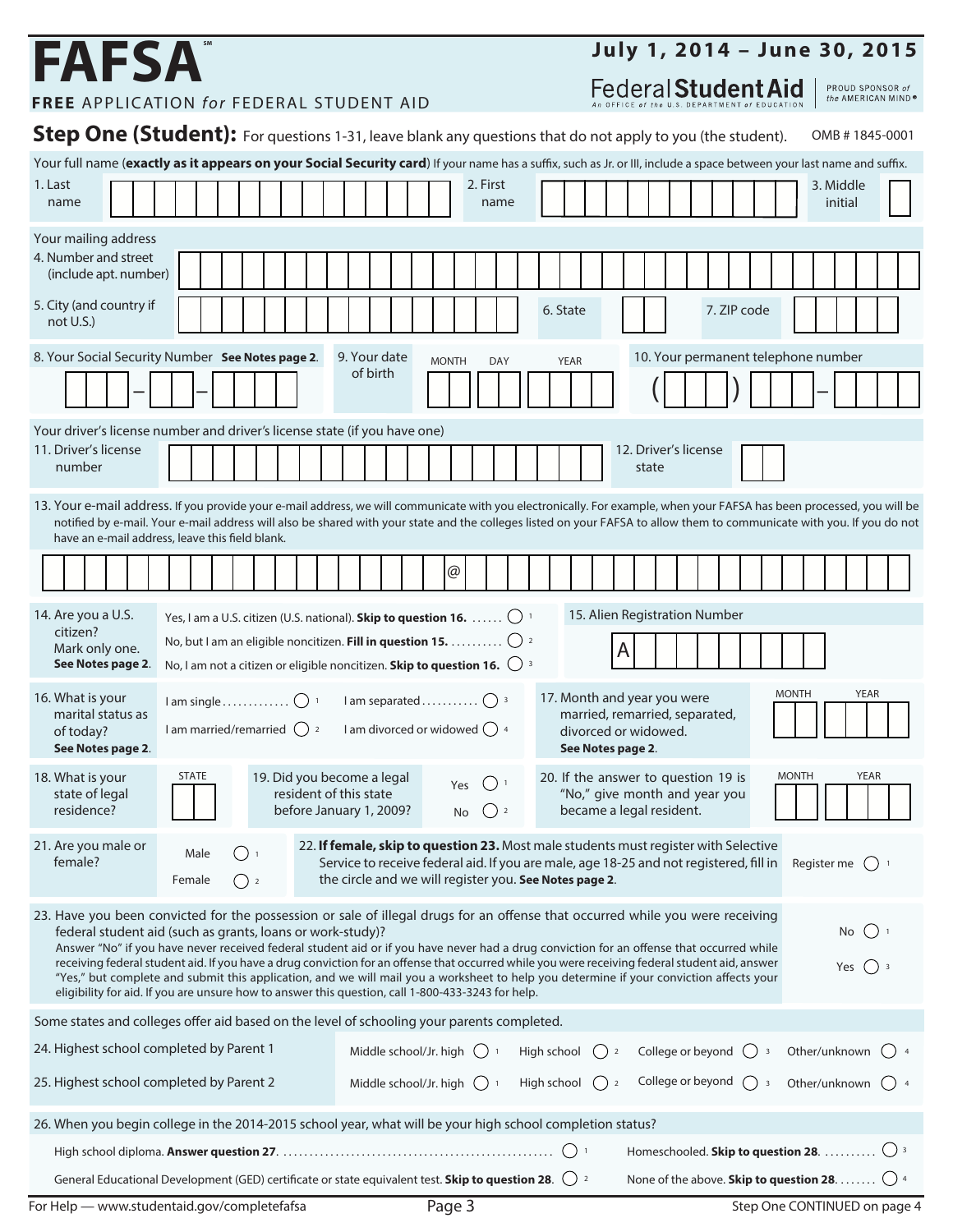<span id="page-3-7"></span><span id="page-3-6"></span><span id="page-3-5"></span><span id="page-3-4"></span><span id="page-3-3"></span><span id="page-3-2"></span><span id="page-3-1"></span><span id="page-3-0"></span>

|                                                                                                                                                                                                                                                                                                                                                                                                                                                                                                                                                                                                                                             |                                                                                                                                                                        | Step One CONTINUED from page 3                                                                                                                                                                                                                                                                               |  |  |  |  |  |
|---------------------------------------------------------------------------------------------------------------------------------------------------------------------------------------------------------------------------------------------------------------------------------------------------------------------------------------------------------------------------------------------------------------------------------------------------------------------------------------------------------------------------------------------------------------------------------------------------------------------------------------------|------------------------------------------------------------------------------------------------------------------------------------------------------------------------|--------------------------------------------------------------------------------------------------------------------------------------------------------------------------------------------------------------------------------------------------------------------------------------------------------------|--|--|--|--|--|
| 27. What is the name of the high school where you received or will receive your high school diploma?<br>Enter the complete high school name, and the city and state where the high school is located.                                                                                                                                                                                                                                                                                                                                                                                                                                       |                                                                                                                                                                        | 28. Will you have your first bachelor's degree<br>before July 1, 2014?                                                                                                                                                                                                                                       |  |  |  |  |  |
| High School Name<br>High School City                                                                                                                                                                                                                                                                                                                                                                                                                                                                                                                                                                                                        | Yes $\bigcap$ 1 No $\bigcap$ 2                                                                                                                                         |                                                                                                                                                                                                                                                                                                              |  |  |  |  |  |
| 29. When you begin the 2014-2015 school year, what will be your grade<br>level?                                                                                                                                                                                                                                                                                                                                                                                                                                                                                                                                                             | you be working on?                                                                                                                                                     | 30. When you begin the 2014-2015 school year, what degree or certificate will                                                                                                                                                                                                                                |  |  |  |  |  |
| Never attended college and 1st year undergraduate $\bigcirc$ o<br>Attended college before and 1st year undergraduate $\bigcirc$ 1<br>31. Are you interested in being considered for work-study?                                                                                                                                                                                                                                                                                                                                                                                                                                             |                                                                                                                                                                        | $()$ 4<br>Associate degree (general education or transfer program)<br>Certificate or diploma (occupational, technical or education program<br>$()$ 5<br>Certificate or diploma (occupational, technical or education program<br>$\Big)$ 6<br>Yes $\bigcap$ <sup>1</sup> No $\bigcap$ <sup>2</sup> Don't know |  |  |  |  |  |
| Step Two (Student): or widowed, answer only about yourself. If you are married or remarried as of today, include information<br>about your spouse (husband or wife).                                                                                                                                                                                                                                                                                                                                                                                                                                                                        |                                                                                                                                                                        | Answer questions 32-58 about yourself (the student). If you were never married or are separated, divorced                                                                                                                                                                                                    |  |  |  |  |  |
| 32. For 2013, have you (the student) completed 33. What income tax return did you file or will you file<br>your IRS income tax return or another tax<br>for 2013?<br>return listed in question 33?<br>I have already completed my return $\bigcirc$ <sup>1</sup><br>I will file but have not yet completed my<br>$\left(\begin{array}{c} \end{array}\right)$ 2<br>I'm not going to file. Skip to question 39.<br>$\left( \begin{array}{c} \end{array} \right)$ 3                                                                                                                                                                            | A foreign tax return. See Notes page 2.  ( ) 3<br>A tax return with Puerto Rico, another U.S. territory,<br>or Freely Associated State. See Notes page 2. $\bigcirc$ 4 | 34. For 2013, what is or will be your tax filing<br>status according to your tax return?<br>Married—filed separate return $\bigcirc$ 3                                                                                                                                                                       |  |  |  |  |  |
| 35. If you have filed or will file a 1040, were you eligible to file a 1040A or 1040EZ?<br>See Notes page 2.                                                                                                                                                                                                                                                                                                                                                                                                                                                                                                                                |                                                                                                                                                                        | Yes $\bigcap$ 1<br>No $\bigcap$ 2 Don't know                                                                                                                                                                                                                                                                 |  |  |  |  |  |
| For questions 36–45, if the answer is zero or the question does not apply to you, enter 0. Report whole dollar amounts with no cents.<br>36. What was your (and spouse's) adjusted gross income for 2013? Adjusted gross income is on IRS Form 1040—line 37;<br>1040A-line 21; or 1040EZ-line 4.<br>37. Enter your (and spouse's) income tax for 2013. Income tax amount is on IRS Form 1040—line 55; 1040A—line 35; or $\zeta$<br>1040EZ-line 10.<br>38. Enter your (and spouse's) exemptions for 2013. Exemptions are on IRS Form 1040-line 6d or Form 1040A-line 6d.<br>For Form 1040EZ, see Notes page 2.                               |                                                                                                                                                                        |                                                                                                                                                                                                                                                                                                              |  |  |  |  |  |
| Questions 39 and 40 ask about earnings (wages, salaries, tips, etc.) in 2013. Answer the questions whether or not a tax return was filed. This<br>information may be on the W-2 forms, or on IRS Form 1040-lines 7 + 12 + 18 + Box 14 (Code A) of IRS Schedule K-1 (Form 1065); on 1040A-line 7; or<br>on 1040EZ—line 1. If any individual earning item is negative, do not include that item in your calculation.<br>39. How much did you earn from working in 2013?<br>40. How much did your spouse earn from working in 2013?<br>Ś                                                                                                       |                                                                                                                                                                        |                                                                                                                                                                                                                                                                                                              |  |  |  |  |  |
| 41. As of today, what is your (and spouse's) total current balance of cash, savings and checking accounts? Don't include<br>\$<br>student financial aid.<br>42. As of today, what is the net worth of your (and spouse's) investments, including real estate? Don't include the home you<br>$\overline{\mathsf{S}}$<br>live in. Net worth means current value minus debt. See Notes page 2.<br>43. As of today, what is the net worth of your (and spouse's) current businesses and/or investment farms? Don't include a<br>family farm or family business with 100 or fewer full-time or full-time equivalent employees. See Notes page 2. |                                                                                                                                                                        |                                                                                                                                                                                                                                                                                                              |  |  |  |  |  |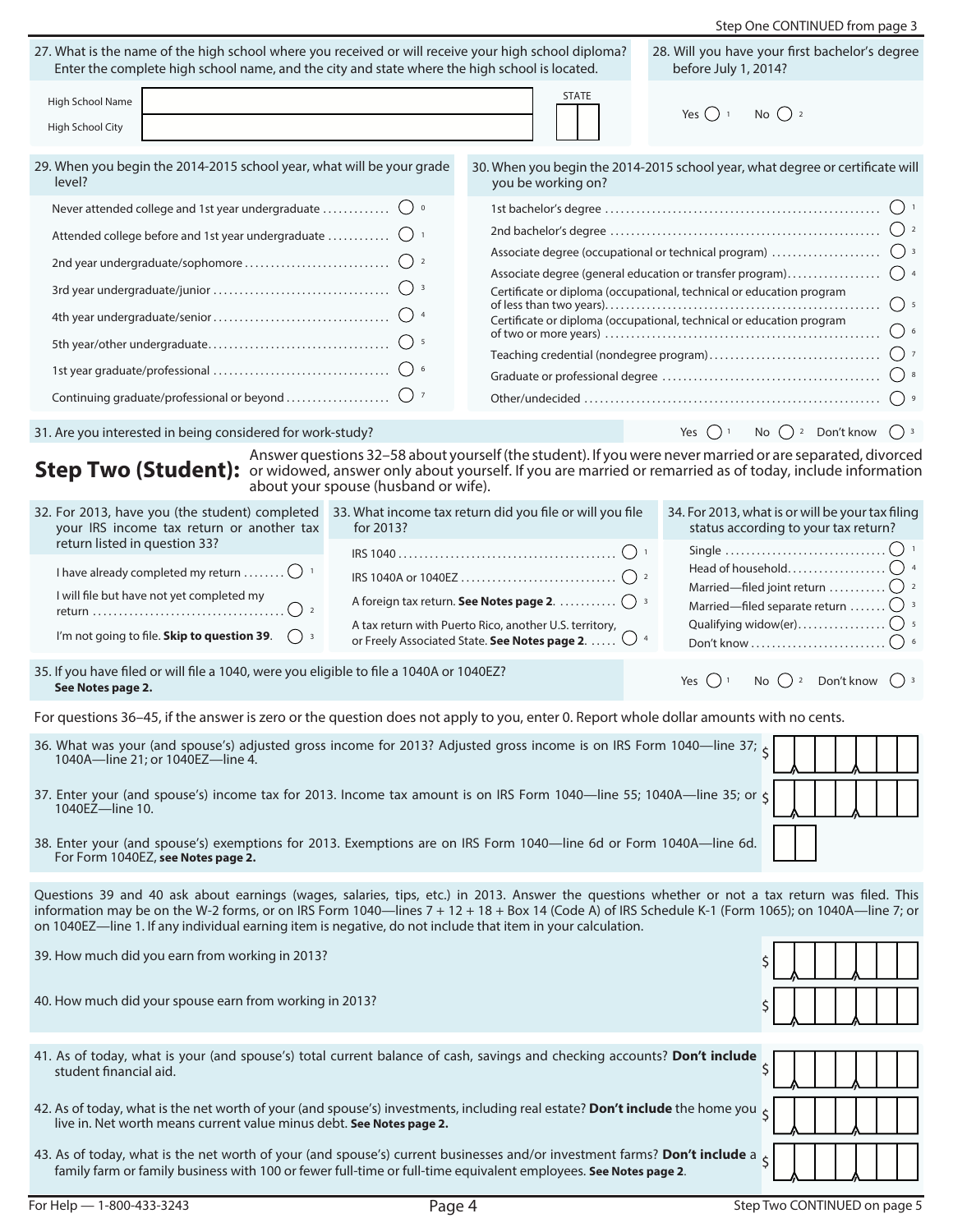#### Step Two CONTINUED from page 4

<span id="page-4-8"></span><span id="page-4-7"></span><span id="page-4-6"></span><span id="page-4-5"></span><span id="page-4-4"></span><span id="page-4-3"></span><span id="page-4-2"></span><span id="page-4-1"></span><span id="page-4-0"></span>

| 44. Student's 2013 Additional Financial Information (Enter the combined amounts for you and your spouse.)                                                                                                                                                                                                                                                                                                                                                                                                                                       |            |                                    |     |                   |                                                   |
|-------------------------------------------------------------------------------------------------------------------------------------------------------------------------------------------------------------------------------------------------------------------------------------------------------------------------------------------------------------------------------------------------------------------------------------------------------------------------------------------------------------------------------------------------|------------|------------------------------------|-----|-------------------|---------------------------------------------------|
| a. Education credits (American Opportunity Tax Credit and Lifetime Learning Tax Credit) from IRS Form 1040—line 49 or 1040A—line 31. \$                                                                                                                                                                                                                                                                                                                                                                                                         |            |                                    |     |                   |                                                   |
| b. Child support paid because of divorce or separation or as a result of a legal requirement. Don't include support for children in your<br>household, as reported in question 95.                                                                                                                                                                                                                                                                                                                                                              |            |                                    |     |                   |                                                   |
| c. Taxable earnings from need-based employment programs, such as Federal Work-Study and need-based employment portions of $\zeta$<br>fellowships and assistantships.                                                                                                                                                                                                                                                                                                                                                                            |            |                                    |     |                   |                                                   |
| d. Taxable student grant and scholarship aid reported to the IRS in your adjusted gross income. Includes AmeriCorps benefits (awards, $\zeta$<br>living allowances and interest accrual payments), as well as grant and scholarship portions of fellowships and assistantships.                                                                                                                                                                                                                                                                 |            |                                    |     |                   |                                                   |
| e. Combat pay or special combat pay. Only enter the amount that was taxable and included in your adjusted gross income. Don't include<br>untaxed combat pay.                                                                                                                                                                                                                                                                                                                                                                                    |            |                                    |     |                   |                                                   |
| f. Earnings from work under a cooperative education program offered by a college.                                                                                                                                                                                                                                                                                                                                                                                                                                                               | \$         |                                    |     |                   |                                                   |
|                                                                                                                                                                                                                                                                                                                                                                                                                                                                                                                                                 |            |                                    |     |                   |                                                   |
| 45. Student's 2013 Untaxed Income (Enter the combined amounts for you and your spouse.)<br>a. Payments to tax-deferred pension and retirement savings plans (paid directly or withheld from earnings), including, but not limited to, $\zeta$<br>amounts reported on the W-2 forms in Boxes 12a through 12d, codes D, E, F, G, H and S. Don't include amounts reported in code DD                                                                                                                                                               |            |                                    |     |                   |                                                   |
| (employer contributions toward employee health benefits).<br>b. IRA deductions and payments to self-employed SEP, SIMPLE, Keogh and other qualified plans from IRS Form 1040—line 28 + line 32 \$<br>or 1040A-line 17.                                                                                                                                                                                                                                                                                                                          |            |                                    |     |                   |                                                   |
| c. Child support received for any of your children. <b>Don't include</b> foster care or adoption payments.                                                                                                                                                                                                                                                                                                                                                                                                                                      | \$         |                                    |     |                   |                                                   |
| d. Tax exempt interest income from IRS Form 1040—line 8b or 1040A—line 8b.                                                                                                                                                                                                                                                                                                                                                                                                                                                                      | \$         |                                    |     |                   |                                                   |
| e. Untaxed portions of IRA distributions from IRS Form 1040—lines (15a minus 15b) or 1040A—lines (11a minus 11b). Exclude rollovers. $\zeta$<br>If negative, enter a zero here.                                                                                                                                                                                                                                                                                                                                                                 |            |                                    |     |                   |                                                   |
| f. Untaxed portions of pensions from IRS Form 1040-lines (16a minus 16b) or 1040A-lines (12a minus 12b). Exclude rollovers. $\zeta$<br>If negative, enter a zero here.                                                                                                                                                                                                                                                                                                                                                                          |            |                                    |     |                   |                                                   |
| g. Housing, food and other living allowances paid to members of the military, clergy and others (including cash payments and cash value<br>of benefits). Don't include the value of on-base military housing or the value of a basic military allowance for housing.                                                                                                                                                                                                                                                                            | Ś.         |                                    |     |                   |                                                   |
| h. Veterans noneducation benefits, such as Disability, Death Pension, or Dependency & Indemnity Compensation (DIC) and/or VA<br>Educational Work-Study allowances.<br>i. Other untaxed income not reported in items 45a through 45h, such as workers' compensation, disability, etc. Also include the untaxed                                                                                                                                                                                                                                   | \$         |                                    |     |                   |                                                   |
| portions of health savings accounts from IRS Form 1040—line 25. Don't include extended foster care benefits, student aid, earned<br>income credit, additional child tax credit, welfare payments, untaxed Social Security benefits, Supplemental Security Income, Workforce $\zeta$<br>Investment Act educational benefits, on-base military housing or a military housing allowance, combat pay, benefits from flexible<br>spending arrangements (e.g., cafeteria plans), foreign income exclusion or credit for federal tax on special fuels. |            |                                    |     |                   |                                                   |
| j. Money received, or paid on your behalf (e.g., bills), not reported elsewhere on this form. This includes money that you received from a \$<br>parent whose financial information is not reported on this form and that is not part of a legal child support agreement. See Notes page 2.                                                                                                                                                                                                                                                     |            |                                    |     |                   |                                                   |
| Step Three (Student): Answer the questions in this step to determine if you will need to provide parental information. Once<br>you answer "Yes" to any of the questions in this step, skip Step Four and go to Step Five on page 8.                                                                                                                                                                                                                                                                                                             |            |                                    |     |                   |                                                   |
|                                                                                                                                                                                                                                                                                                                                                                                                                                                                                                                                                 | Yes        | $\bigcirc$ 1                       |     | No $()$ 2         |                                                   |
|                                                                                                                                                                                                                                                                                                                                                                                                                                                                                                                                                 | Yes        | () <sub>1</sub>                    |     | No                | $\left( \begin{array}{c} 1 \end{array} \right)$ 2 |
| 49. Are you currently serving on active duty in the U.S. Armed Forces for purposes other than training? See Notes page 2.                                                                                                                                                                                                                                                                                                                                                                                                                       | Yes        | () <sub>1</sub>                    | No  |                   |                                                   |
|                                                                                                                                                                                                                                                                                                                                                                                                                                                                                                                                                 | Yes<br>Yes | () <sub>1</sub><br>() <sub>1</sub> | No. | No l              | $\left( \begin{array}{c} 2 \end{array} \right)$   |
| 51. Do you now have or will you have children who will receive more than half of their support from you between July 1, 2014                                                                                                                                                                                                                                                                                                                                                                                                                    | Yes        | $\bigcirc$ 1                       |     | No                | $\left( \quad \right)$ 2                          |
| 52. Do you have dependents (other than your children or spouse) who live with you and who receive more than half of their                                                                                                                                                                                                                                                                                                                                                                                                                       | Yes        | () <sub>1</sub>                    |     | No $()$ 2         |                                                   |
| 53. At any time since you turned age 13, were both your parents deceased, were you in foster care or were you a dependent                                                                                                                                                                                                                                                                                                                                                                                                                       | Yes        | ()1                                |     | No                |                                                   |
| 54. As determined by a court in your state of legal residence, are you or were you an emancipated minor? See Notes page 9                                                                                                                                                                                                                                                                                                                                                                                                                       | Yes        | () <sub>1</sub>                    | No. |                   |                                                   |
| 55. As determined by a court in your state of legal residence, are you or were you in legal guardianship? See Notes page 9.                                                                                                                                                                                                                                                                                                                                                                                                                     | Yes        | $( )$ 1                            |     | No                |                                                   |
| 56. At any time on or after July 1, 2013, did your high school or school district homeless liaison determine that you were an<br>unaccompanied youth who was homeless or were self-supporting and at risk of being homeless? See Notes page 9                                                                                                                                                                                                                                                                                                   | Yes        | () <sub>1</sub>                    | No  |                   |                                                   |
| 57. At any time on or after July 1, 2013, did the director of an emergency shelter or transitional housing program funded by<br>the U.S. Department of Housing and Urban Development determine that you were an unaccompanied youth who was<br>58. At any time on or after July 1, 2013, did the director of a runaway or homeless youth basic center or transitional living                                                                                                                                                                    | Yes        | () <sub>1</sub>                    |     | No                |                                                   |
| program determine that you were an unaccompanied youth who was homeless or were self-supporting and at risk of                                                                                                                                                                                                                                                                                                                                                                                                                                  | Yes        | () <sub>1</sub>                    |     | No $\binom{3}{2}$ |                                                   |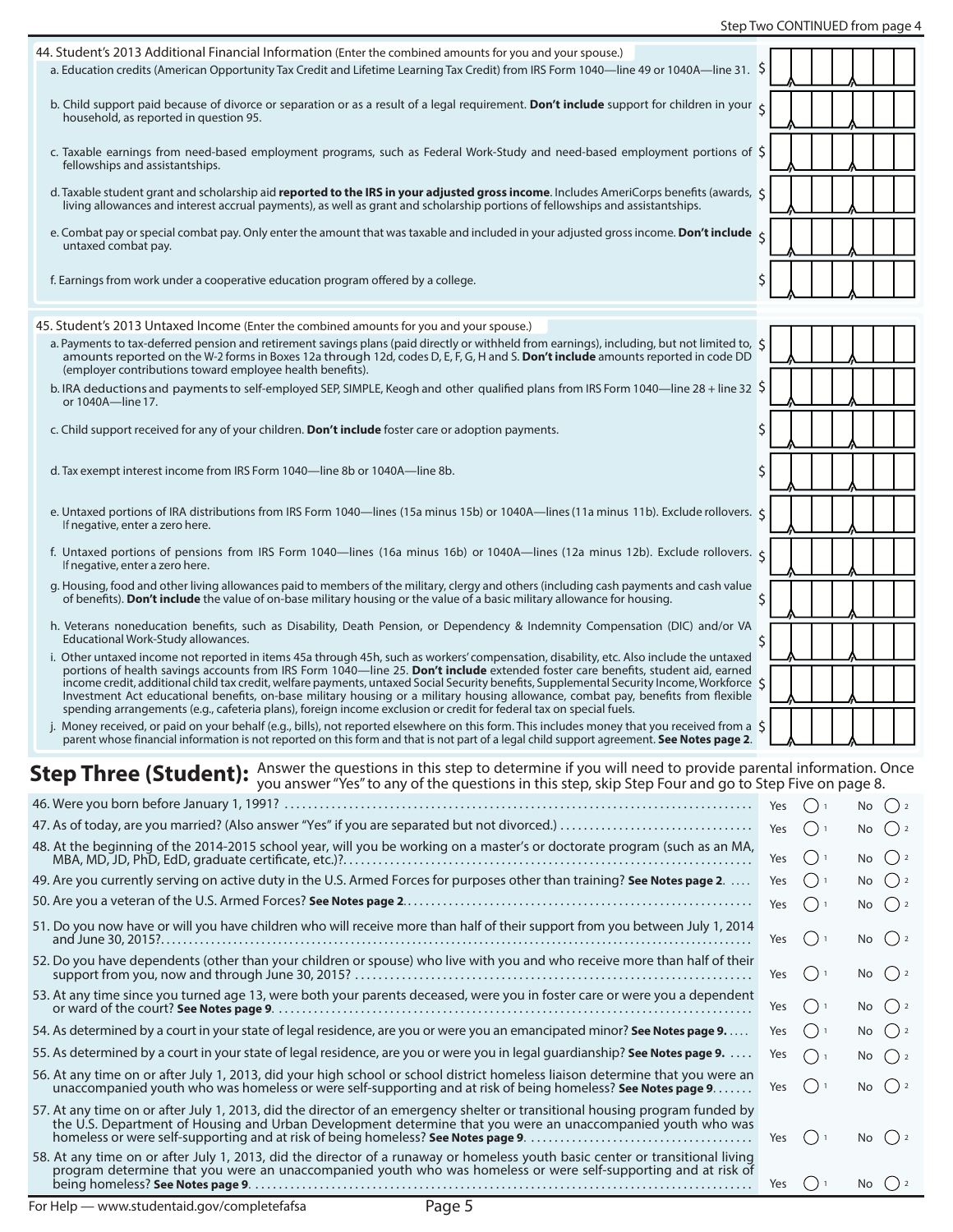<span id="page-5-3"></span>**Step Four (Parent):** Complete this step if you (the student) answered "No" to all questions in Step Three. Answer all the questions in Step Four even if you do not live with your legal parents (your biological and/or adoptive parents). Grandparents, foster parents, legal guardians,<br>aunts and uncles are not considered parents on other and **live together**, answer the questions about both of them. If your parent was never married or is remarried, divorced, separated or widowed, **[see Notes page 9](#page-8-3)** for additional instructions. 59. As of today, what is the marital status of your legal parents? 60. Month and year they were married, remarried, separated, divorced or widowed. Divorced or separated. . . 3 Never married.  $\ldots\ldots\ldots\ldots\ldots\ldots\ldots\ldots\ldots\ldots$  a Married or remarried  $\ldots\ldots\ldots\ldots\ldots\ldots\ldots$ MONTH YEAR Widowed . . . . . . . . . . . . . . . . . . . . . . . . . . 4 together.. . 5 **If you (the student) answered "No" to every question in Step Three, [go to Step Four.](#page-5-3) If you answered "Yes" to any question in Step Three, skip Step Four and [go to Step Five](#page-7-0) on page 8.** (Health professions students: Your college may require you to complete Step Four even if you answered "Yes" to any Step Three question.) **If you believe that you are unable to provide parental information, [see Notes page 9](#page-8-5).** What are the Social Security Numbers, names and dates of birth of the parents reporting information on this form? Unmarried and both parents living

<span id="page-5-4"></span>If your parent does not have a Social Security Number, you must enter 000-00-0000. If the name includes a suffix, such as Jr. or III, include a space between the last name and suffix. Enter two digits for each day and month (e.g., for May 31, enter 05 31).

<span id="page-5-5"></span><span id="page-5-2"></span><span id="page-5-1"></span><span id="page-5-0"></span>

| Questions 61-64 are for Parent 1 (father/mother/stepparent)<br>61. SOCIAL SECURITY NUMBER                                                                                                                                                                                                                                                                                                                                                                                                                                                                                                                                 | 62. LAST NAME, AND                                                                                          |                                                                                      | 63. FIRST INITIAL<br>64. DATE OF BIRTH                                                         |                                                                                                                  |  |  |
|---------------------------------------------------------------------------------------------------------------------------------------------------------------------------------------------------------------------------------------------------------------------------------------------------------------------------------------------------------------------------------------------------------------------------------------------------------------------------------------------------------------------------------------------------------------------------------------------------------------------------|-------------------------------------------------------------------------------------------------------------|--------------------------------------------------------------------------------------|------------------------------------------------------------------------------------------------|------------------------------------------------------------------------------------------------------------------|--|--|
|                                                                                                                                                                                                                                                                                                                                                                                                                                                                                                                                                                                                                           |                                                                                                             |                                                                                      |                                                                                                | $\overline{9}$                                                                                                   |  |  |
| Questions 65-68 are for Parent 2 (father/mother/stepparent)<br>65. SOCIAL SECURITY NUMBER                                                                                                                                                                                                                                                                                                                                                                                                                                                                                                                                 | 66. LAST NAME, AND                                                                                          |                                                                                      | 67. FIRST INITIAL<br>68. DATE OF BIRTH                                                         |                                                                                                                  |  |  |
|                                                                                                                                                                                                                                                                                                                                                                                                                                                                                                                                                                                                                           |                                                                                                             |                                                                                      |                                                                                                | 9                                                                                                                |  |  |
| 69. Your parents' e-mail address. If you provide your parents' e-mail address, we will let them know your FAFSA has been processed. This e-mail address will<br>also be shared with your state and the colleges listed on your FAFSA to allow them to electronically communicate with your parents.                                                                                                                                                                                                                                                                                                                       |                                                                                                             |                                                                                      |                                                                                                |                                                                                                                  |  |  |
|                                                                                                                                                                                                                                                                                                                                                                                                                                                                                                                                                                                                                           | @                                                                                                           |                                                                                      |                                                                                                |                                                                                                                  |  |  |
| <b>STATE</b><br>70. What is your<br>parents' state of<br>legal residence?                                                                                                                                                                                                                                                                                                                                                                                                                                                                                                                                                 | 71. Did your parents become<br>Yes<br>legal residents of this state<br>No $()$ 2<br>before January 1, 2009? | 72. If the answer to question 71 is "No," give the<br>$()$ 1                         | month and year legal residency began for the<br>parent who has lived in the state the longest. | <b>MONTH</b><br><b>YEAR</b>                                                                                      |  |  |
| 73. How many people are in your parents' household?<br>Include:<br>• yourself, even if you don't live with your parents,<br>your parents,<br>• your parents' other children if (a) your parents will provide more than half of their support between July 1, 2014 and June 30, 2015, or<br>(b) the children could answer "No" to every question in Step Three on page 5 of this form, and<br>• other people if they now live with your parents, your parents provide more than half of their support and your parents will continue to<br>provide more than half of their support between July 1, 2014 and June 30, 2015. |                                                                                                             |                                                                                      |                                                                                                |                                                                                                                  |  |  |
| 74. How many people in your parents' household (from question 73) will be college students between July 1, 2014 and June 30, 2015?<br>Always count yourself as a college student. Do not include your parents. You may include others only if they will attend, at least half-time in<br>2014-2015, a program that leads to a college degree or certificate.                                                                                                                                                                                                                                                              |                                                                                                             |                                                                                      |                                                                                                |                                                                                                                  |  |  |
| In 2012 or 2013, did you, your parents or anyone in your parents' household (from question 73) receive benefits from any of the federal programs listed?<br>Mark all that apply. Answering these questions will not reduce eligibility for student aid or these programs. TANF may have a different name in your parents' state. Call<br>1-800-4-FED-AID to find out the name of the state's program.                                                                                                                                                                                                                     |                                                                                                             |                                                                                      |                                                                                                |                                                                                                                  |  |  |
| 75. Supplemental<br>76. Supplemental<br>Nutrition Assistance $\bigcirc$<br>Security<br>$\left(\right)$<br>Income (SSI)<br>Program (SNAP)                                                                                                                                                                                                                                                                                                                                                                                                                                                                                  | 77. Free or<br>Reduced<br>Price Lunch                                                                       | 78. Temporary Assistance<br>$\left( \quad \right)$<br>for Needy Families<br>(TANF)   | and Children (WIC)                                                                             | 79. Special Supplemental Nutrition<br>$\left(\begin{array}{c} \end{array}\right)$<br>Program for Women, Infants, |  |  |
| If your answer to question 59 was "Unmarried and both parents living together," contact 1-800-4-FED-AID for assistance with answering questions 80-94.                                                                                                                                                                                                                                                                                                                                                                                                                                                                    |                                                                                                             |                                                                                      |                                                                                                |                                                                                                                  |  |  |
| 80. For 2013, have your parents completed their IRS<br>income tax return or another tax return listed in<br>question 81?                                                                                                                                                                                                                                                                                                                                                                                                                                                                                                  |                                                                                                             | 81. What income tax return did your<br>parents file or will they file for 2013?      |                                                                                                | 82. For 2013, what is or will be your parents' tax<br>filing status according to their tax return?               |  |  |
| My parents have already completed their return $( )$ 1                                                                                                                                                                                                                                                                                                                                                                                                                                                                                                                                                                    |                                                                                                             |                                                                                      | Single                                                                                         |                                                                                                                  |  |  |
| My parents will file but have not yet completed                                                                                                                                                                                                                                                                                                                                                                                                                                                                                                                                                                           | $()$ 2                                                                                                      |                                                                                      |                                                                                                | Married—filed separate return $\bigcirc$ <sup>3</sup>                                                            |  |  |
| My parents are not going to file.                                                                                                                                                                                                                                                                                                                                                                                                                                                                                                                                                                                         | $\bigcirc$ 3                                                                                                | A tax return with Puerto Rico, another U.S.<br>territory or Freely Associated State. |                                                                                                |                                                                                                                  |  |  |
| 83. If your parents have filed or will file a 1040,<br>were they eligible to file a 1040A or 1040EZ?<br>See Notes page 2.                                                                                                                                                                                                                                                                                                                                                                                                                                                                                                 | Yes $( )$ 1<br>No<br>$\left( \begin{array}{c} 2 \end{array} \right)$<br>Don't know $( )$ 3                  | 84. As of today, is either of your parents a<br>dislocated worker? See Notes page 9. |                                                                                                | Yes $()$ 1<br>No $()$ 2<br>Don't know $\binom{3}{3}$                                                             |  |  |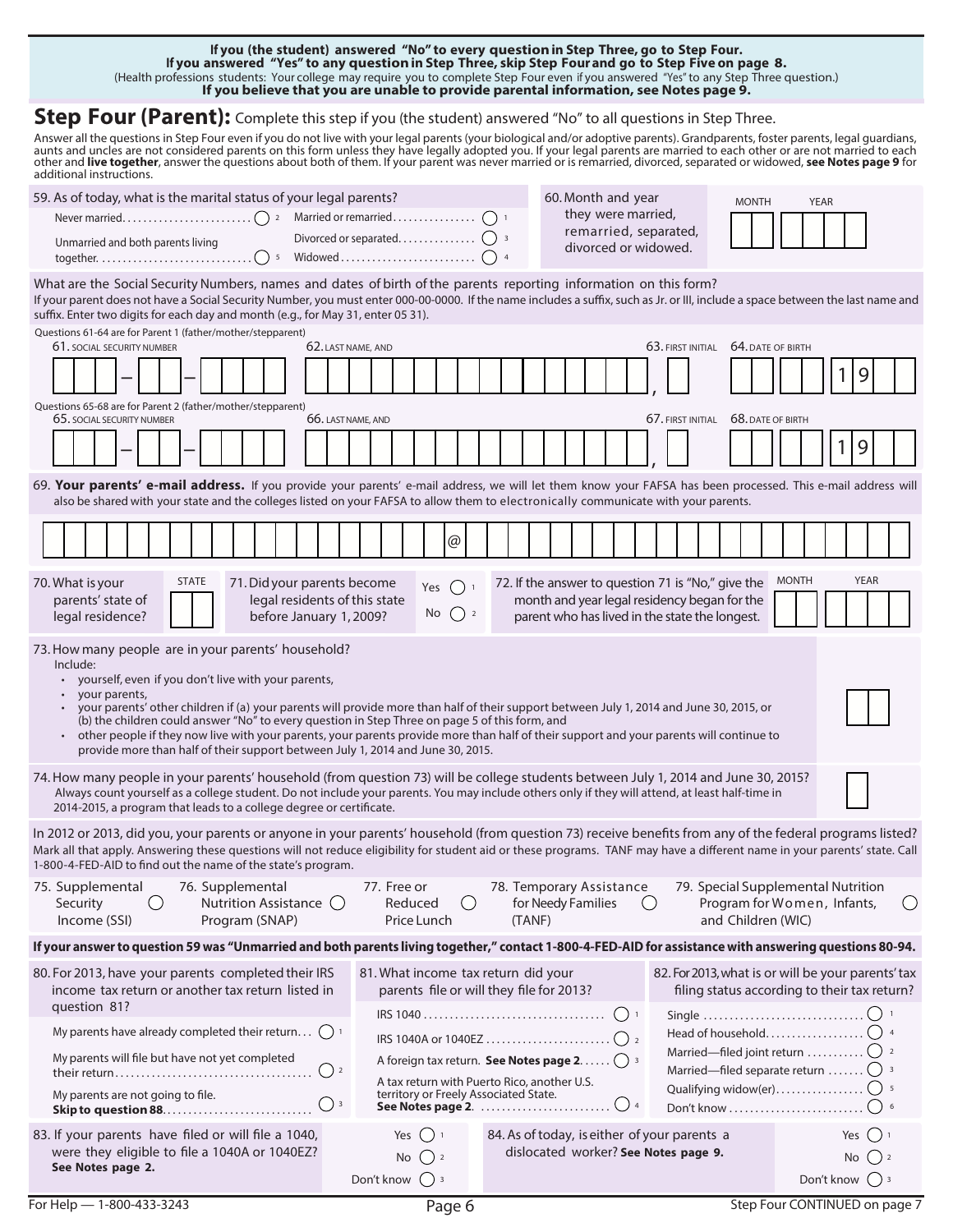Step Four CONTINUED from page 6

<span id="page-6-3"></span><span id="page-6-2"></span><span id="page-6-1"></span><span id="page-6-0"></span>

| For questions 85-94, if the answer is zero or the question does not apply, enter 0. Report whole dollar amounts with no cents.                                                                                                                                                                                                                                                                                                                                                                                                                                                                                                                                                             |                         |
|--------------------------------------------------------------------------------------------------------------------------------------------------------------------------------------------------------------------------------------------------------------------------------------------------------------------------------------------------------------------------------------------------------------------------------------------------------------------------------------------------------------------------------------------------------------------------------------------------------------------------------------------------------------------------------------------|-------------------------|
| 85. What was your parents' adjusted gross income for 2013? Adjusted gross income is on IRS Form 1040-line 37;<br>1040A-line 21; or 1040EZ-line 4.                                                                                                                                                                                                                                                                                                                                                                                                                                                                                                                                          | \$                      |
| 86. Enter your parents' income tax for 2013. Income tax amount is on IRS Form 1040-line 55; 1040A-line 35; or<br>1040EZ-line 10.                                                                                                                                                                                                                                                                                                                                                                                                                                                                                                                                                           | \$                      |
| 87. Enter your parents' exemptions for 2013. Exemptions are on IRS Form 1040-line 6d or on Form 1040A-line 6d.<br>For Form 1040EZ, see Notes page 2.                                                                                                                                                                                                                                                                                                                                                                                                                                                                                                                                       |                         |
| Questions 88 and 89 ask about earnings (wages, salaries, tips, etc.) in 2013. Answer the questions whether or not a tax return was filed. This information may be on the W-2<br>forms, or on IRS Form 1040—lines 7 + 12 + 18 + Box 14 (Code A) of IRS Schedule K-1 (Form 1065); on 1040A—line 7; or on 1040EZ—line 1. If any individual earning item is<br>negative, do not include that item in your calculation.                                                                                                                                                                                                                                                                         |                         |
| 88. How much did Parent 1 (father/mother/stepparent) earn from working in 2013?                                                                                                                                                                                                                                                                                                                                                                                                                                                                                                                                                                                                            | \$                      |
| 89. How much did Parent 2 (father/mother/stepparent) earn from working in 2013?                                                                                                                                                                                                                                                                                                                                                                                                                                                                                                                                                                                                            | \$                      |
| 90. As of today, what is your parents' total current balance of cash, savings and checking accounts?                                                                                                                                                                                                                                                                                                                                                                                                                                                                                                                                                                                       | \$                      |
| 91. As of today, what is the net worth of your parents' investments, including real estate? Don't include the home in which<br>your parents live. Net worth means current value minus debt. See Notes page 2.                                                                                                                                                                                                                                                                                                                                                                                                                                                                              | $\overline{\mathsf{S}}$ |
| 92. As of today, what is the net worth of your parents' current businesses and/or investment farms? Don't include a family $\zeta$<br>farm or family business with 100 or fewer full-time or full-time equivalent employees. See Notes page 2.                                                                                                                                                                                                                                                                                                                                                                                                                                             |                         |
| 93. Parents' 2013 Additional Financial Information (Enter the amounts for your parent[s].)                                                                                                                                                                                                                                                                                                                                                                                                                                                                                                                                                                                                 |                         |
| a. Education credits (American Opportunity Tax Credit and Lifetime Learning Tax Credit) from IRS Form 1040-line 49 or 1040A- \$<br>line 31.                                                                                                                                                                                                                                                                                                                                                                                                                                                                                                                                                |                         |
| b. Child support paid because of divorce or separation or as a result of a legal requirement. Don't include support for children in your<br>parents' household, as reported in question 73.                                                                                                                                                                                                                                                                                                                                                                                                                                                                                                |                         |
| c. Your parents' taxable earnings from need-based employment programs, such as Federal Work-Study and need-based employment 5<br>portions of fellowships and assistantships.                                                                                                                                                                                                                                                                                                                                                                                                                                                                                                               |                         |
| d. Your parents' taxable student grant and scholarship aid reported to the IRS in your parents' adjusted gross income. Includes<br>AmeriCorps benefits (awards, living allowances and interest accrual payments), as well as grant and scholarship portions of fellowships \$<br>and assistantships.                                                                                                                                                                                                                                                                                                                                                                                       |                         |
| e. Combat pay or special combat pay. Only enter the amount that was taxable and included in your parents' adjusted gross income. \$<br>Do not enter untaxed combat pay.                                                                                                                                                                                                                                                                                                                                                                                                                                                                                                                    |                         |
| f. Earnings from work under a cooperative education program offered by a college.                                                                                                                                                                                                                                                                                                                                                                                                                                                                                                                                                                                                          | \$                      |
| 94. Parents' 2013 Untaxed Income (Enter the amounts for your parent[s].)                                                                                                                                                                                                                                                                                                                                                                                                                                                                                                                                                                                                                   |                         |
| a. Payments to tax-deferred pension and retirement savings plans (paid directly or withheld from earnings), including, but not limited to, $\zeta$<br>amounts reported on the W-2 forms in Boxes 12a through 12d, codes D, E, F, G, H and S. Don't include amounts reported in code DD                                                                                                                                                                                                                                                                                                                                                                                                     |                         |
| (employer contributions toward employee health benefits).<br>b. IRA deductions and payments to self-employed SEP, SIMPLE, Keogh and other qualified plans from IRS Form 1040—line 28 + line 32 or \$<br>1040A-line 17.                                                                                                                                                                                                                                                                                                                                                                                                                                                                     |                         |
| c. Child support received for any of your parents' children. Don't include foster care or adoption payments.                                                                                                                                                                                                                                                                                                                                                                                                                                                                                                                                                                               |                         |
| d. Tax exempt interest income from IRS Form 1040-line 8b or 1040A-line 8b.                                                                                                                                                                                                                                                                                                                                                                                                                                                                                                                                                                                                                 |                         |
| e. Untaxed portions of IRA distributions from IRS Form 1040—lines (15a minus 15b) or 1040A—lines (11a minus 11b). Exclude rollovers. $\zeta$<br>If negative, enter a zero here.                                                                                                                                                                                                                                                                                                                                                                                                                                                                                                            |                         |
| f. Untaxed portions of pensions from IRS Form 1040-lines (16a minus 16b) or 1040A-lines (12a minus 12b). Exclude rollovers. $\zeta$<br>If negative, enter a zero here.                                                                                                                                                                                                                                                                                                                                                                                                                                                                                                                     |                         |
| q. Housing, food and other living allowances paid to members of the military, clergy and others (including cash payments and cash value<br>of benefits). Don't include the value of on-base military housing or the value of a basic military allowance for housing.                                                                                                                                                                                                                                                                                                                                                                                                                       |                         |
| h. Veterans noneducation benefits, such as Disability, Death Pension, or Dependency & Indemnity Compensation (DIC) and/or VA<br>Educational Work-Study allowances.                                                                                                                                                                                                                                                                                                                                                                                                                                                                                                                         | Ś.                      |
| i. Other untaxed income not reported in items 94a through 94h, such as workers' compensation, disability, etc. Also include the untaxed<br>portions of health savings accounts from IRS Form 1040-line 25. Don't include extended foster care benefits, student aid, earned<br>income credit, additional child tax credit, welfare payments, untaxed Social Security benefits, Supplemental Security Income, Workforce $\zeta$<br>Investment Act educational benefits, on-base military housing or a military housing allowance, combat pay, benefits from flexible<br>spending arrangements (e.g., cafeteria plans), foreign income exclusion or credit for federal tax on special fuels. |                         |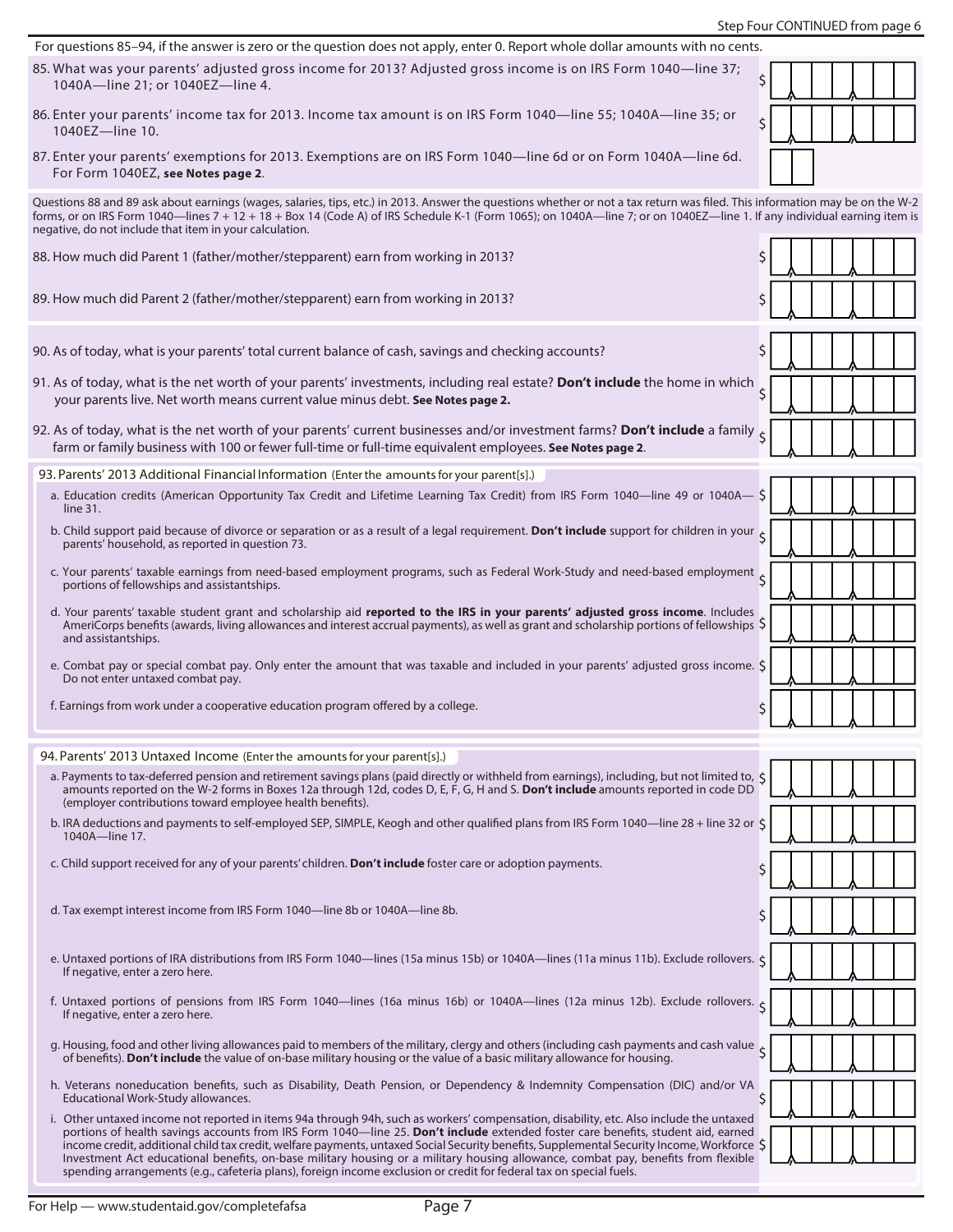<span id="page-7-1"></span><span id="page-7-0"></span>

| Step Five (Student): Complete this step only if you (the student) answered "Yes" to any questions in Step Three.                                                                                                                                                                                                                                                                                                          |  |  |  |  |  |  |  |
|---------------------------------------------------------------------------------------------------------------------------------------------------------------------------------------------------------------------------------------------------------------------------------------------------------------------------------------------------------------------------------------------------------------------------|--|--|--|--|--|--|--|
| 95. How many people are in your household?<br>Include:<br>• yourself (and your spouse),<br>your children, if you will provide more than half of their support between July 1, 2014 and June 30, 2015, and<br>other people if they now live with you, you provide more than half of their support and you will continue to provide more than half of their<br>$\bullet$<br>support between July 1, 2014 and June 30, 2015. |  |  |  |  |  |  |  |
| 96. How many people in your (and your spouse's) household (from question 95) will be college students between July 1, 2014 and<br>June 30, 2015? Always count yourself as a college student. Include others only if they will attend, at least half-time in 2014-2015, a program that<br>leads to a college degree or certificate.                                                                                        |  |  |  |  |  |  |  |
| In 2012 or 2013, did you (or your spouse) or anyone in your household (from question 95) receive benefits from any of the federal programs listed?<br>Mark all that apply. Answering these questions will not reduce eligibility for student aid or these programs. TANF may have a different name in your state. Call<br>1-800-4-FED-AID to find out the name of the state's program.                                    |  |  |  |  |  |  |  |
| 97. Supplemental<br>98. Supplemental<br>99. Free or<br>100. Temporary Assistance<br>101. Special Supplemental Nutrition<br>Nutrition Assistance ()<br>Program for Women, Infants, ()<br>Reduced<br>for Needy Families ()<br>Security<br>$(\ )$<br>$\left( \quad \right)$<br>Program (SNAP)<br>Price Lunch<br>and Children (WIC)<br>Income (SSI)<br>(TANF)                                                                 |  |  |  |  |  |  |  |
| Don't know $( )$ 3<br>No $()$ 2<br>102. As of today, are you (or your spouse) a dislocated worker? See Notes page 9.<br>Yes $()$                                                                                                                                                                                                                                                                                          |  |  |  |  |  |  |  |

#### <span id="page-7-2"></span>**Step Six (Student):** Indicate which colleges you want to receive your FAFSA information.

Enter the six-digit federal school code and your housing plans. You can find the school codes at **[www.fafsa.gov](http://www.fafsa.ed.gov)** or by calling 1-800-4-FED-AID. If you cannot obtain the code, write in the complete name, address, city and state of the college. For state aid, you may wish to list your preferred college first. To find out how to have more colleges receive your FAFSA information, read *[What is the FAFSA?](#page-9-0)* on page 10.

|       | 1 ST FEDERAL SCHOOL CODE |                             |                            |             | STATE         | <b>HOUSING PLANS</b> |                          |
|-------|--------------------------|-----------------------------|----------------------------|-------------|---------------|----------------------|--------------------------|
| 103.a |                          |                             | NAME OF<br>COLLEGE         |             |               | 103.b on campus      |                          |
|       |                          | <b>OR</b>                   | <b>ADDRESS</b>             |             |               | with parent          | $\overline{\phantom{a}}$ |
|       |                          |                             | AND CITY                   |             |               | off campus           | - 3                      |
| 103.c | 2ND FEDERAL SCHOOL CODE  |                             | NAME OF<br>COLLEGE         |             | STATE         | 103. d on campus     |                          |
|       |                          | <b>OR</b><br><b>ADDRESS</b> |                            | with parent | $\frac{1}{2}$ |                      |                          |
|       |                          |                             | AND CITY                   |             |               | off campus           |                          |
|       | 3RD FEDERAL SCHOOL CODE  |                             | NAME OF                    |             | STATE         | 103.f on campus      |                          |
| 103.e |                          | <b>OR</b>                   | COLLEGE                    |             |               |                      |                          |
|       |                          |                             | <b>ADDRESS</b><br>AND CITY |             |               | with parent          | $\frac{1}{2}$            |
|       |                          |                             |                            |             |               | off campus           |                          |
| 103.g | 4TH FEDERAL SCHOOL CODE  |                             | NAME OF                    |             | STATE         | 103. h on campus     |                          |
|       |                          | <b>OR</b>                   | COLLEGE<br><b>ADDRESS</b>  |             |               | with parent          | $\frac{1}{2}$            |
|       |                          |                             | AND CITY                   |             |               | off campus           |                          |
|       |                          |                             |                            |             |               |                      |                          |

### **Step Seven (Student and Parent):** Read, sign and date.

If you are the student, by signing this application you certify that you (1) will use federal and/or state student financial aid only to pay the cost of attending an institution of higher education, (2) are not in default on a federal student loan or have made satisfactory arrangements to repay it, (3) do not owe money back on a federal student grant or have made satisfactory arrangements to repay it, (4) will notify your college if you default on a federal student loan and (5) will not receive a

| Federal Pell Grant from more than one college for the same period of time.                                                                                                                                                                                                                                                                                                                                                                                                                                             |                                                                                                                           |                                                                                                                                                               |  |  |  |  |
|------------------------------------------------------------------------------------------------------------------------------------------------------------------------------------------------------------------------------------------------------------------------------------------------------------------------------------------------------------------------------------------------------------------------------------------------------------------------------------------------------------------------|---------------------------------------------------------------------------------------------------------------------------|---------------------------------------------------------------------------------------------------------------------------------------------------------------|--|--|--|--|
| If you are the parent or the student, by signing this application you certify that all of the information<br>you provided is true and complete to the best of your knowledge and you agree, if asked, to<br>provide information that will verify the accuracy of your completed form. This information may<br>include U.S. or state income tax forms that you filed or are required to file. Also, you certify that you<br>understand that the Secretary of Education has the authority to verify information reported | 105. Student (Sign below)                                                                                                 |                                                                                                                                                               |  |  |  |  |
| on this application with the Internal Revenue Service and other federal agencies. If you<br>sign any document related to the federal student aid programs electronically using a personal<br>identification number (PIN), you certify that you are the person identified by the PIN and have not<br>disclosed that PIN to anyone else. If you purposely give false or misleading information, you may<br>be fined up to \$20,000, sent to prison, or both.                                                             | Parent (A parent from Step Four sign below.)                                                                              |                                                                                                                                                               |  |  |  |  |
| If you or your family paid a fee for someone to<br>fill out this form or to advise you on how to fill it<br>out, that person must complete this part.<br>Preparer's name, firm and address                                                                                                                                                                                                                                                                                                                             | 106. Preparer's Social Security Number (or 107)<br>107. Employer ID number (or 106)<br>108. Preparer's signature and date | <b>COLLEGE USE ONLY</b><br>FEDERAL SCHOOL C<br>Homeless<br>$D/O$ ( )<br>Youth<br>Determination<br><b>FAA Signature</b><br><b>DATA ENTRY</b><br>D<br>USE ONLY: |  |  |  |  |
| For Help - 1-800-433-3243                                                                                                                                                                                                                                                                                                                                                                                                                                                                                              | Page 8                                                                                                                    |                                                                                                                                                               |  |  |  |  |

SCHOOL CODE

2014  $\bigcirc$  or 2015  $\bigcirc$ 

MONTH DAY

104. Date this form was completed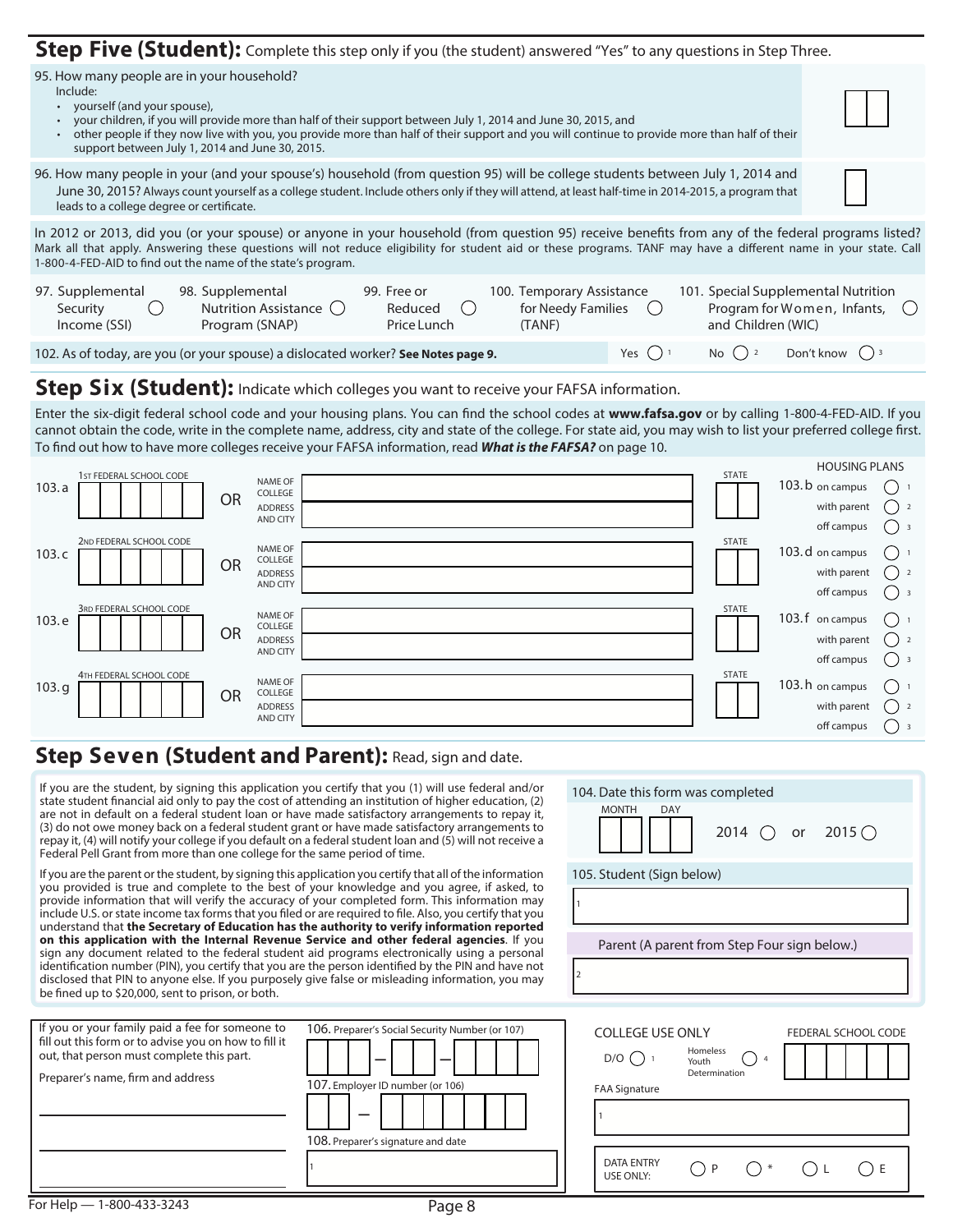#### <span id="page-8-0"></span>**Notes for question [53](#page-4-3) (page 5)**

Answer "**Yes**" if at any time since you turned age 13:

- You had no living parent (biological or adoptive), even if you are now adopted; or
- You were in foster care, even if you are no longer in foster care today; or
- You were a dependent or ward of the court, even if you are no longer a dependent or ward of the court today. For federal student aid purposes, someone who is incarcerated is not considered a ward of the court.

The financial aid administrator at your school may require you to provide proof that you were in foster care or a dependent or ward of the court.

#### <span id="page-8-1"></span>**Notes for questions [54](#page-4-4) and [55](#page-4-5) (page 5)**

The definition of legal guardianship does not include your parents, even if they were appointed by a court to be your guardians. You are also not considered a legal guardian of yourself.

Answer "**Yes**" if you can provide a copy of a court's decision that as of today you are an emancipated minor or are in legal guardianship. Also answer "**Yes**" if you can provide a copy of a court's decision that you were an emancipated minor or were in legal guardianship immediately before you reached the age of being an adult in your state. The court must be located in your state of legal residence at the time the court's decision was issued.

Answer "**No**" if you are still a minor and the court decision is no longer in effect or the court decision was not in effect at the time you became an adult.

The financial aid administrator at your college may require you to provide proof that you were an emancipated minor or in legal guardianship.

#### <span id="page-8-2"></span>**Notes for questions [56](#page-4-6)[–](#page-4-7)[58](#page-4-8) (page 5)**

Answer "**Yes**" if you received a determination at any time on or after July 1, 2013, that you were an unaccompanied youth who was homeless or at risk of being homeless.

- • "**Homeless**" means lacking fixed, regular and adequate housing. You may be homeless if you are living in shelters, parks, motels or cars, or are temporarily living with other people because you have nowhere else to go. Also, if you are living in any of these situations and fleeing an abusive parent you may be considered homeless even if your parent would provide support and a place to live.
- "**Unaccompanied**" means you are not living in the physical custody of your parent or guardian.
- • "**Youth**" means you are 21 years of age or younger or you are still enrolled in high school as of the day you sign this application.

Answer "**No**" if you are not homeless or at risk of being homeless, or do not have a determination. You should contact your financial aid office for assistance if you do not have a determination but believe you are an unaccompanied youth who is homeless or are an unaccompanied youth providing for your own living expenses who is at risk of being homeless.

The financial aid administrator at your college may require you to provide a copy of the determination if you answered "**Yes**" to any of these questions.

#### <span id="page-8-5"></span>**[Notes for students unable to provide parental information on](#page-5-3) [pages 6 and 7](#page-5-3)**

Under very limited circumstances (for example, your parents are incarcerated; you have left home due to an abusive family environment; or you do not know where your parents are and are unable to contact them), you may be able to submit your FAFSA without parental information. **If you are unable to provide parental information**, skip Steps Four and Five, and go to Step Six. Once you submit your FAFSA without parental data, **you must follow up with the financial aid office at the college you plan to attend**, in order to complete your FAFSA.

#### <span id="page-8-3"></span>**Notes for Step Four, questions [59–](#page-5-4)[94](#page-8-3) (pages 6 and 7)**

Review all instructions below to determine who is considered a parent on this form:

- If your parent was never married and does not live with your other legal parent, or if your parent is widowed or not remarried, answer the questions about that parent.
- If your legal parents (biological and/or adoptive) are not married to each other and **live together**, select "Unmarried and both parents living together" and provide information about both of them regardless of their gender. Do not include any person who is not married to your parent and who is not a legal or biological parent. Contact 1-800-4-FED-AID for assistance in completing questions 80-94.
- • If your parents are married, select "Married or remarried." Consistent with the Supreme Court decision holding Section 3 of the Defense of Marriage Act (DOMA) unconstitutional, same-sex couples must report their marital status as married if they were legally married in a state or other jurisdiction (foreign country) that permits same-sex marriage, without regard to where the couple resides. If your legal parents are divorced but living together, select "Unmarried and both parents living together." If your legal parents are separated but living together, select "Married or remarried," not "Divorced or separated."
- If your parents are divorced or separated, answer the questions about the parent you lived with more during the past 12 months. (If you did not live with one parent more than the other, give answers about the parent who provided more financial support during the past 12 months or during the most recent year that you actually received support from a parent.) If this parent is remarried as of today, answer the questions about that parent and your stepparent.
- <span id="page-8-6"></span><span id="page-8-4"></span>• If your widowed parent is remarried as of today, answer the questions about that parent and your stepparent.

#### **Notes for questions [84](#page-5-5) (page 6) and [102](#page-7-2) (page 8)**

In general, a person may be considered a dislocated worker if he or she:

- is receiving unemployment benefits due to being laid off or losing a job and is unlikely to return to a previous occupation;
- has been laid off or received a lay-off notice from a job;
- was self-employed but is now unemployed due to economic conditions or natural disaster; or
- is a displaced homemaker. A displaced homemaker is generally a person who previously provided unpaid services to the family (e.g., a stay-at-home mom or dad), is no longer supported by the husband or wife, is unemployed or underemployed, and is having trouble finding or upgrading employment.

If a person quits work, generally he or she is not considered a dislocated worker even if, for example, the person is receiving unemployment benefits.

Answer "**Yes**" to question 84 if your parent is a dislocated worker. Answer "**Yes**" to question 102 if you or your spouse is a dislocated worker.

Answer "**No**" to question 84 if your parent is not a dislocated worker. Answer "**No**" to question 102 if neither you nor your spouse is a dislocated worker.

Answer "**Don**'**t know**" to question 84 if you are not sure whether your parent is a dislocated worker. Answer "**Don**'**t know**" to question 102 if you are not sure whether you or your spouse is a dislocated worker. You can contact your financial aid office for assistance in answering these questions.

The financial aid administrator at your college may require you to provide proof that your parent is a dislocated worker, if you answered "**Yes**" to question 84, or that you or your spouse is a dislocated worker, if you answered "**Yes**" to question 102.